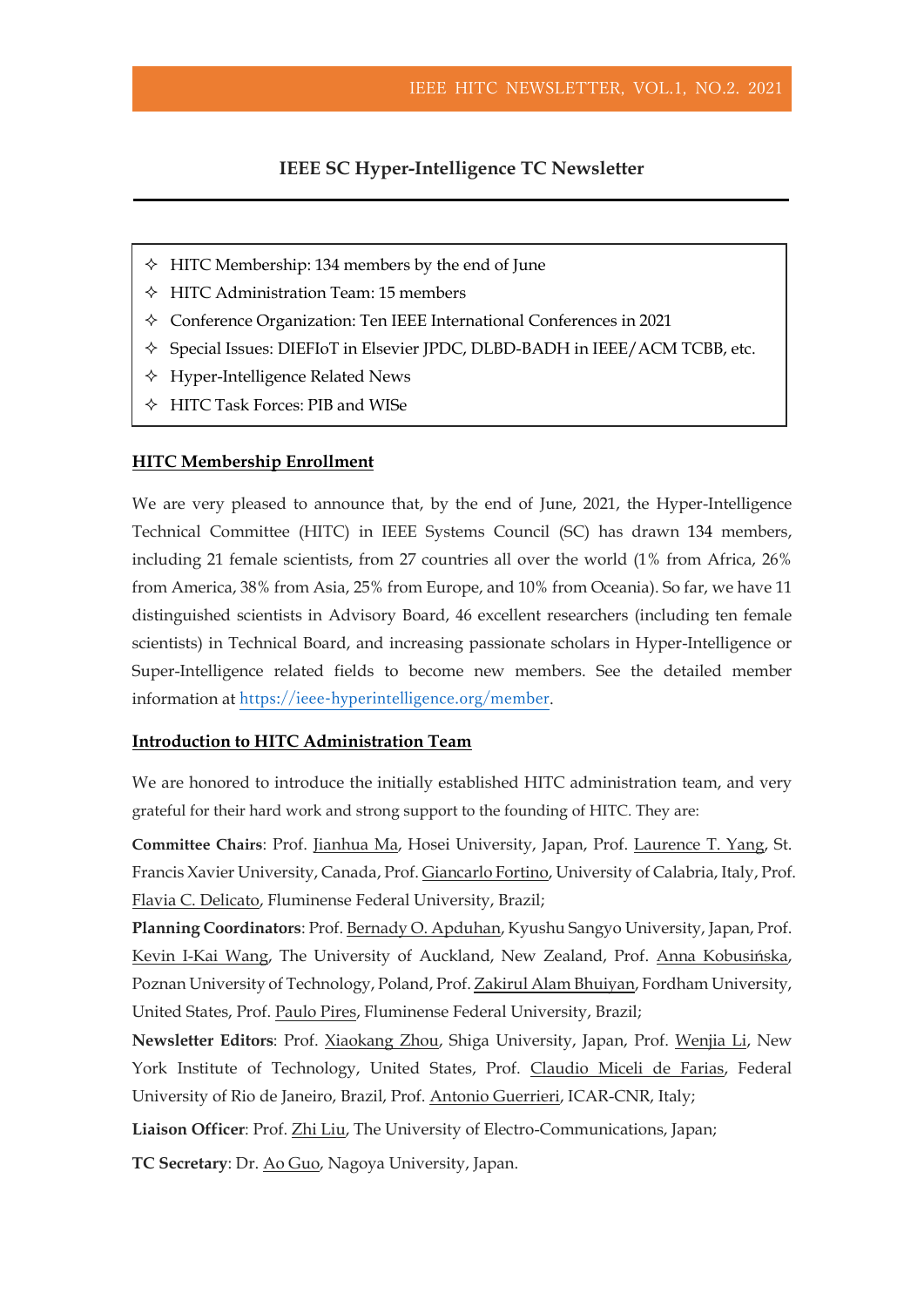## **Technical Activities: International Conference Organization**

We are organizing a variety of activities related to the theme and different aspects of hyperintelligence. A series of IEEE international conferences that HITC is actively involved in this year include:

The 18th IEEE International Conference on Ubiquitous Intelligence and Computing (UIC 2021), The 19th IEEE International Conference on Pervasive Intelligence and Computing (PICom 2021), The 7th IEEE International Conference on Internet of People (IoP 2021), The 5th IEEE International Conference on Smart City Innovations (SCI 2021), The 7th IEEE International Conference on Cloud and Big Data Computing (CBDCom 2021), The 6th IEEE Cyber Science and Technology Congress (CyberSciTech 2021), The 14th IEEE International Conf. on Cyber, Physical and Social Computing (CPSCom 2021), The 7th IEEE International Conference on Smart Data (SmartData 2021), The 6th IEEE Cyber Science and Technology Congress (CyberSciTech 2021), The 7th IEEE Smart World Congress (SmartWorld 2021), and The 9th IEEE Cybermatics Congress (Cybermatics 2021)

During these conferences, several famous scientists and distinguished researchers will be invited to give keynote speeches, to share their latest technical achievements, specific working experience, distinctive life perception, regarding key aspects closely related to hyper-intelligence in both academic and industrial fields.

#### **Journals and Special Issues**

It is our great honor that our special issue proposals have been approved in several journals:

➢ *Journal of Parallel and Distributed Computing Special Issue on Distributed Intelligence at the Edge for the Future Internet of Things* Guest editors: Dr. Andrzej Goscinski, Dr Flavia C. Delicato, Dr. Anna Kobusińska, Dr. Gautam Srivastava, Dr. Giancarlo Fortino

This special issue aims to call for the presentation of the most recent outcome of research of distributed intelligence with smart edge devices, which is enabled based on the use of AI, machine learning, neural network, and data analytic techniques in a new inter-disciplinary field.

➢ *IEEE/ACM Transactions on Computational Biology and Bioinformatics Special Issue on Deep Learning-Empowered Big Data Analytics in Biomedical Applications and Digital Healthcare*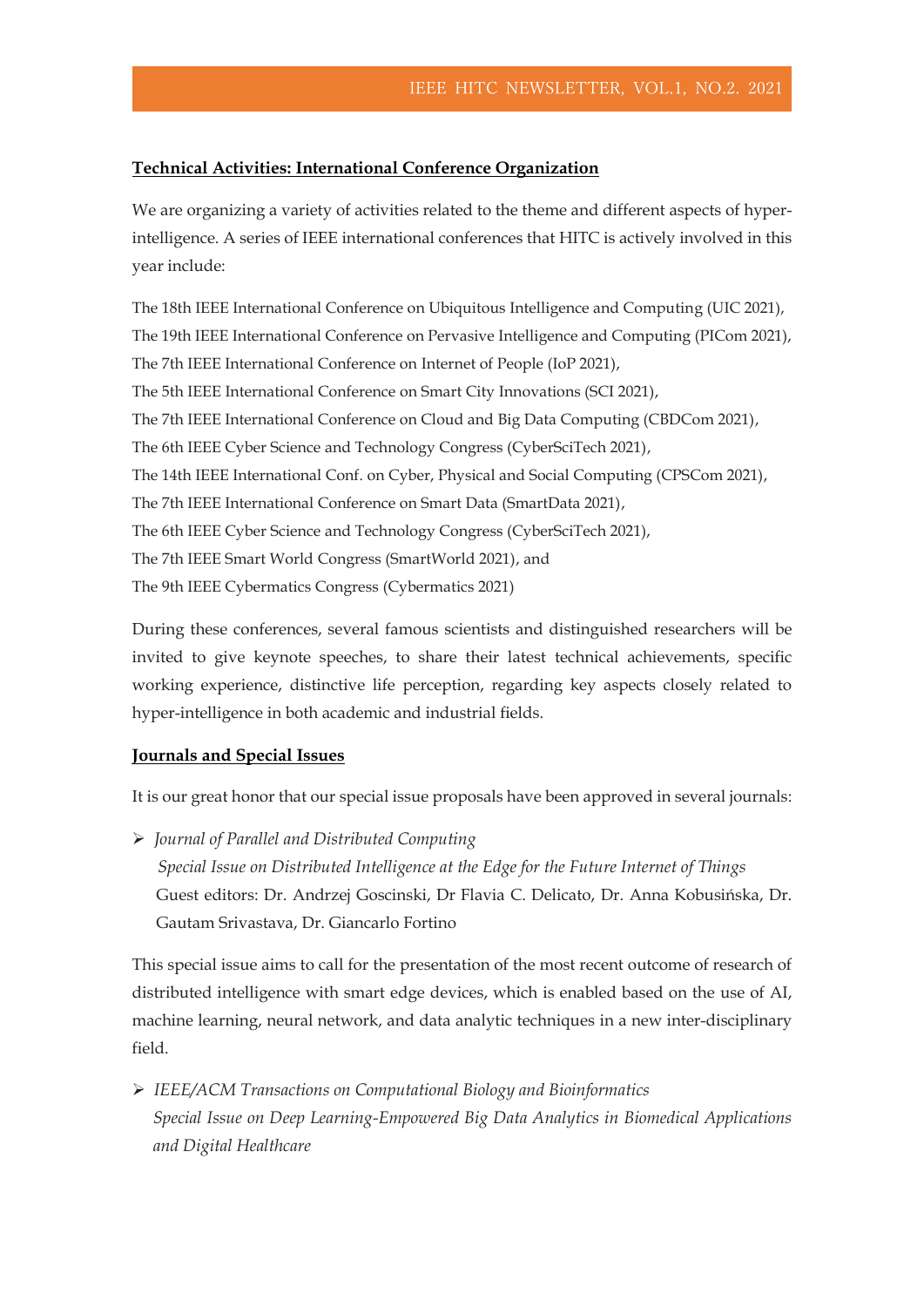Guest editors: Dr. Xiaokang Zhou, Dr. Carson Leung, Dr. Kevin Wang, Dr. Giancarlo Fortino

This special issue aims to invite a wide range of researchers, both from the computer science community and the biomedical research groups, to submit up-to-date results in cutting-edge deep learning and big data analysis technologies, which will bring significant impacts on data mining, machine learning, computer vision, biomedical research, healthcare engineering, etc., and call for transdisciplinary collaboration and cross-field exploration in the emerging hyper world.

➢ *Sensors Journal*

*Special Issue on AI and Big Data Analytics in Sensors and Applications* Guest editors: Dr. Ke Yan, Dr Yang Xu, Dr. Fuhua Lin, Dr. Qun Jin

This Special Issue intends to provide an international forum for researchers to showcase the up-to-date results on AI, machine learning, big data and cyber security technologies in the fields of sensors. Recent progress and future directions of AI in sensors and applications will be investigated. This Special Issue also intends to bring together impressive efforts in computer science and various engineering fields in relation to finding common and crossdiscipline research topics.

➢ *Sensors Journal*

*Special Issue on Security and Information Flow in Intelligent Systems for the Internet of Things*

Guest editors: Dr. Dawid Połap, Dr. Gautam Srivastava, Dr. Marta Wlodarczyk-Sielicka

This Special Issue focuses on the operation of sensors on the Internet of Things, with particular emphasis on their storage, processing, and protection when sending or sharing information. The main idea behind this Special Issue is to take up the topic of security and information processing of data obtained by these sensors, which are used in solutions in intelligent homes/cities or even in the Internet of Medical Things.

➢ *Sensors Journal*

*Special Issue on Pervasive Intelligence for Sensor and Cyber Information* Guest editors: Dr. Henry Leung, Dr. Flavia C. Delicato, Dr. Fuhua Lin, Dr. Paulo F. Pires

This Special Issue aims to highlight the latest research results and advances focused on how to enable pervasive intelligence in everyday devices to learn and dynamically support human preferences and lifestyles at home, at work, and on the move. We are also interested in how to tackle challenges such as human control, accessibility, safety, and trust associated with the cyberspace.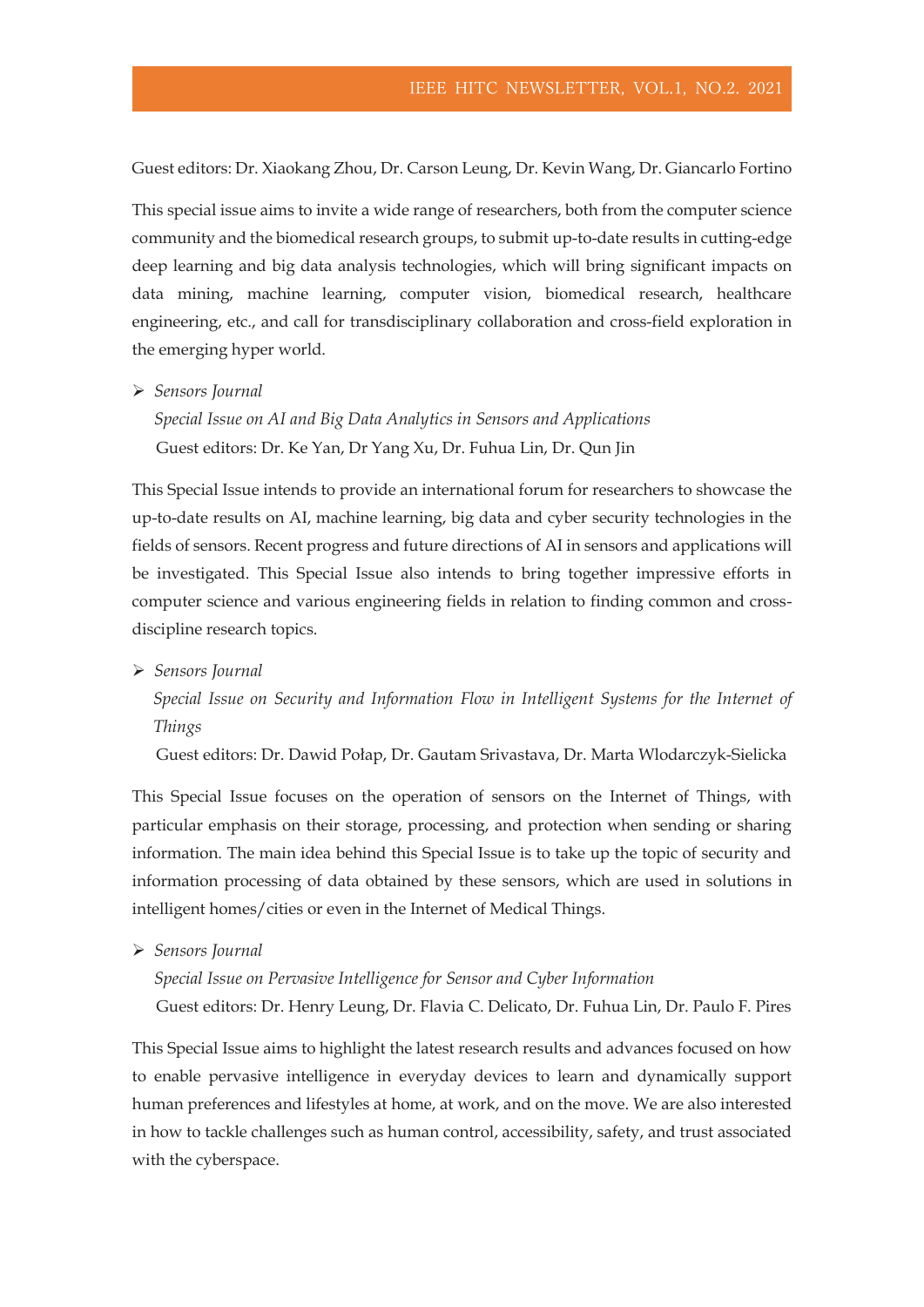## **Hyper-Intelligence News**

Some HI related news are posted on the HITC website.

### ➢ *Using AI to prevent harm caused by immunotherapy*

Researchers at Case Western Reserve University, using artificial intelligence (AI) to analyze simple tissue scans, state that they have discovered biomarkers that could tell doctors which lung cancer patients might actually get worse from immunotherapy.

#### ➢ *AI debating system able to compete with expert human debaters*

IBM has developed an artificial intelligence-based system designed to engage in debates with humans. In their paper published in the journal Nature, the team members describe their system and how well it performed when pitted against human opponents.

## ➢ *IBM quantum computing roadmap envisions applications running 100 times faster*

According to IBM's quantum hardware roadmap, the company expects to achieve 100 qubits (the measure of a quantum computer's processing power) this year, 400 qubits next year, and 1,000 qubits by 2023.

#### ➢ *[AI and Life Sciences: Has protein folding been solved?](https://www.lexology.com/library/detail.aspx?g=c913c102-028e-4b4d-8019-ae73113a1186)*

Amongst the bad news that took up a lot of headlines last year, there was one story at the end of last year that caused a lot of excitement in the life sciences sector. DeepMind's Artificial Intelligence – AlphaFold 2 – appears to have solved the conundrum of protein folding.

# **The HITC Members are welcome to provide HI related news that introduce the new findings and latest achievements in their own research fields.**

#### **Task Force in HITC**

To promote hyper-intelligence related research, we are forming a series of task forces focusing on potential and challenging topics. So far, we basically have two task forces in HITC, as listed below:

## ➢ Personalized Intelligent Bot Task Force (PIB-TF)

Personalized Intelligent Bot (PIB) is a kind of intelligent robot or digital-bot embedded with personal characteristics and can achieve numerous fantastic applications, including better human-robot interaction and collaboration, the succession of individual's lifestyle, and even can be extended to individual life. The Personalized Intelligent Bot Task Force (PIB-TF) is